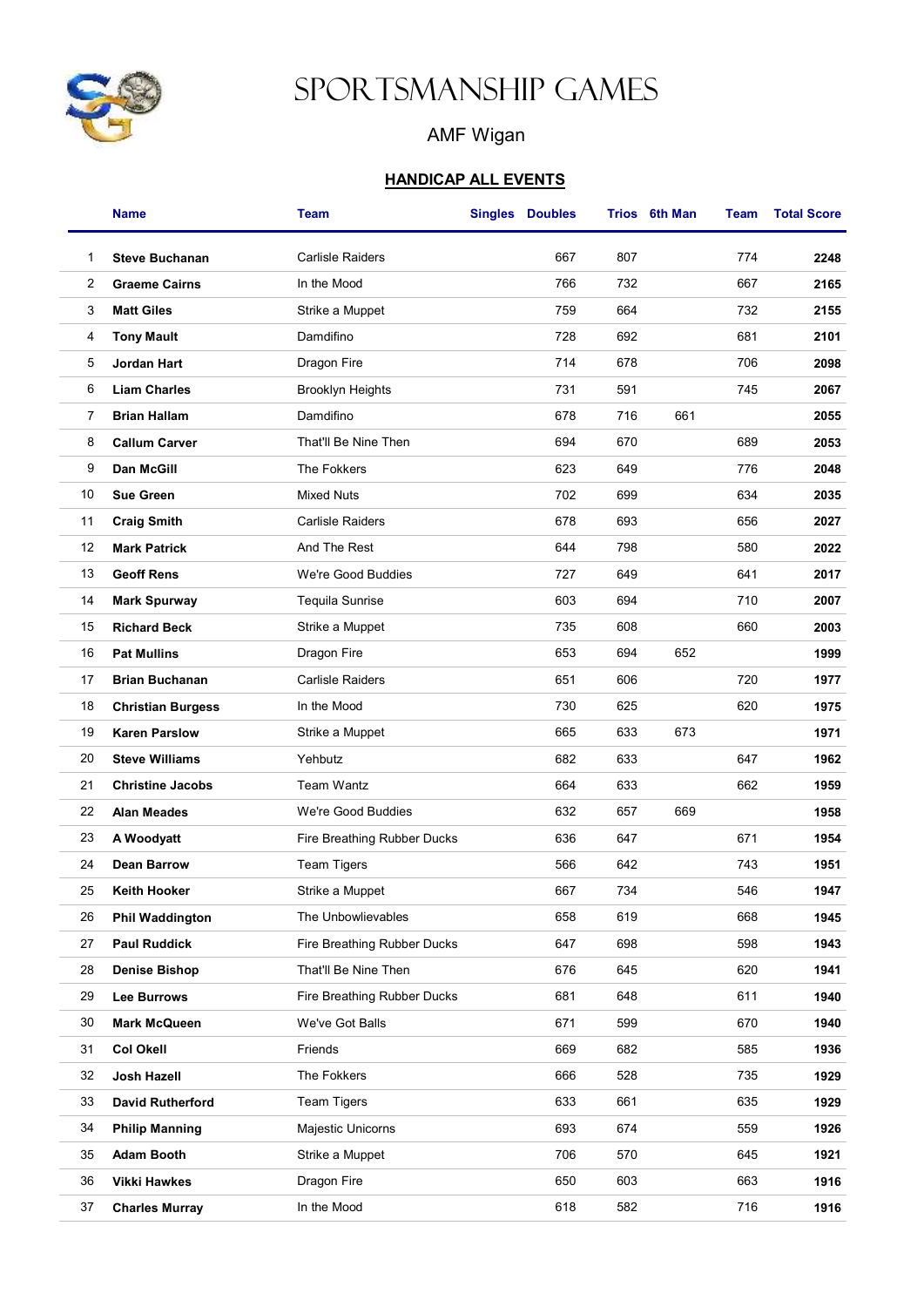|    | <b>Name</b>                 | <b>Team</b>                 | <b>Singles</b> | <b>Doubles</b> |     | Trios 6th Man | Team | <b>Total Score</b> |
|----|-----------------------------|-----------------------------|----------------|----------------|-----|---------------|------|--------------------|
| 38 | <b>Mandy Spearing</b>       | The Unbowlievables          |                | 625            | 681 |               | 607  | 1913               |
| 39 | Louie Woodyatt              | Fire Breathing Rubber Ducks |                | 681            | 691 |               | 541  | 1913               |
| 40 | <b>Sally Gale</b>           | Tequila Sunrise             |                | 625            | 720 |               | 568  | 1913               |
| 41 | <b>Allan Green</b>          | Damdifino                   |                | 586            | 639 |               | 687  | 1912               |
| 42 | <b>James McQueen</b>        | We've Got Balls             |                | 648            | 655 |               | 608  | 1911               |
| 43 | <b>Paul Sparrowhawk</b>     | Fire Breathing Rubber Ducks |                | 665            | 590 |               | 654  | 1909               |
| 44 | <b>Mary Mault</b>           | Damdifino                   |                | 643            | 604 |               | 659  | 1906               |
| 45 | <b>Chris Herbert</b>        | Majestic Unicorns           |                | 616            | 726 |               | 557  | 1899               |
| 46 | <b>Linda Spurway</b>        | <b>Tequila Sunrise</b>      |                | 639            | 665 | 593           |      | 1897               |
| 47 | <b>Martin Bishop</b>        | That'll Be Nine Then        |                | 601            | 718 |               | 576  | 1895               |
| 48 | <b>Jason Farrall</b>        | The Unbowlievables          |                | 662            | 555 | 674           |      | 1891               |
| 49 | <b>Malcolm Jones</b>        | In the Mood                 |                | 703            | 627 | 560           |      | 1890               |
| 50 | Dan Blythe                  | And The Rest                |                | 672            | 607 |               | 610  | 1889               |
| 51 | <b>Steve Wilson</b>         | That'll Be Nine Then        |                | 645            | 627 | 616           |      | 1888               |
| 52 | <b>Andrew Hart</b>          | Friends                     |                | 673            | 654 |               | 560  | 1887               |
| 53 | <b>Suzanne McLean</b>       | <b>Brooklyn Heights</b>     |                | 661            | 607 |               | 618  | 1886               |
| 54 | <b>Johns Fitzsimmons</b>    | We're Good Buddies          |                | 609            | 617 |               | 658  | 1884               |
| 55 | <b>Rob Nichols</b>          | Spare Parts                 |                | 597            | 636 |               | 650  | 1883               |
| 56 | Selwyn Morgan               | Spare Parts                 |                | 537            | 752 |               | 593  | 1882               |
| 57 | <b>Tony Gale</b>            | Tequila Sunrise             |                | 646            | 611 |               | 625  | 1882               |
| 58 | <b>James Mitchell</b>       | Dragon Fire                 |                | 668            | 602 |               | 608  | 1878               |
| 59 | <b>Steve Wedgbury-Locke</b> | In the Mood                 |                | 681            | 623 |               | 574  | 1878               |
| 60 | lan Lee                     | <b>Brooklyn Heights</b>     |                | 632            | 611 |               | 631  | 1874               |
| 61 | <b>Eddie Bear</b>           | We've Got Balls             |                | 658            | 610 |               | 604  | 1872               |
| 62 | <b>Phil Gore</b>            | <b>Mixed Nuts</b>           |                | 651            | 659 |               | 562  | 1872               |
| 63 | <b>Andy Giles</b>           | Strike a Muppet             |                | 608            | 675 |               | 587  | 1870               |
| 64 | <b>Sandra Williams</b>      | Yehbutz                     |                | 676            | 544 | 646           |      | 1866               |
| 65 | <b>Martin Williamson</b>    | We've Got Balls             |                | 569            | 711 |               | 573  | 1853               |
| 66 | <b>Kevin Haw</b>            | Spare Parts                 |                | 628            | 685 |               | 537  | 1850               |
| 67 | John Shurrock               | Damdifino                   |                | 635            | 627 |               | 587  | 1849               |
| 68 | <b>Steve McLean</b>         | Yehbutz                     |                | 682            | 567 |               | 598  | 1847               |
| 69 | <b>Bill Riley</b>           | <b>Carlisle Raiders</b>     |                | 672            | 568 |               | 598  | 1838               |
| 70 | <b>Richard Balaam</b>       | Majestic Unicorns           |                | 592            | 617 |               | 629  | 1838               |
| 71 | Dave O'Brien                | Friends                     |                | 597            | 600 |               | 636  | 1833               |
| 72 | Lyn O'Brien                 | Friends                     |                | 615            | 606 |               | 611  | 1832               |
| 73 | Dale Longyear               | <b>Team Tigers</b>          |                | 677            | 533 |               | 622  | 1832               |
| 74 | <b>Bill Nichols</b>         | Spare Parts                 |                | 684            | 605 | 535           |      | 1824               |
| 75 | Denise Jackson              | Tequila Sunrise             |                | 630            | 573 |               | 619  | 1822               |
| 76 | <b>Colin Marshall</b>       | <b>Team Tigers</b>          |                | 586            | 605 |               | 627  | 1818               |
| 77 | Sandra Church               | That'll Be Nine Then        |                | 569            | 635 |               | 601  | 1805               |
| 78 | <b>Joshua Mullins</b>       | Dragon Fire                 |                | 639            | 600 |               | 565  | 1804               |
| 79 | <b>Mark Short</b>           | Spare Parts                 |                | 594            | 595 |               | 615  | 1804               |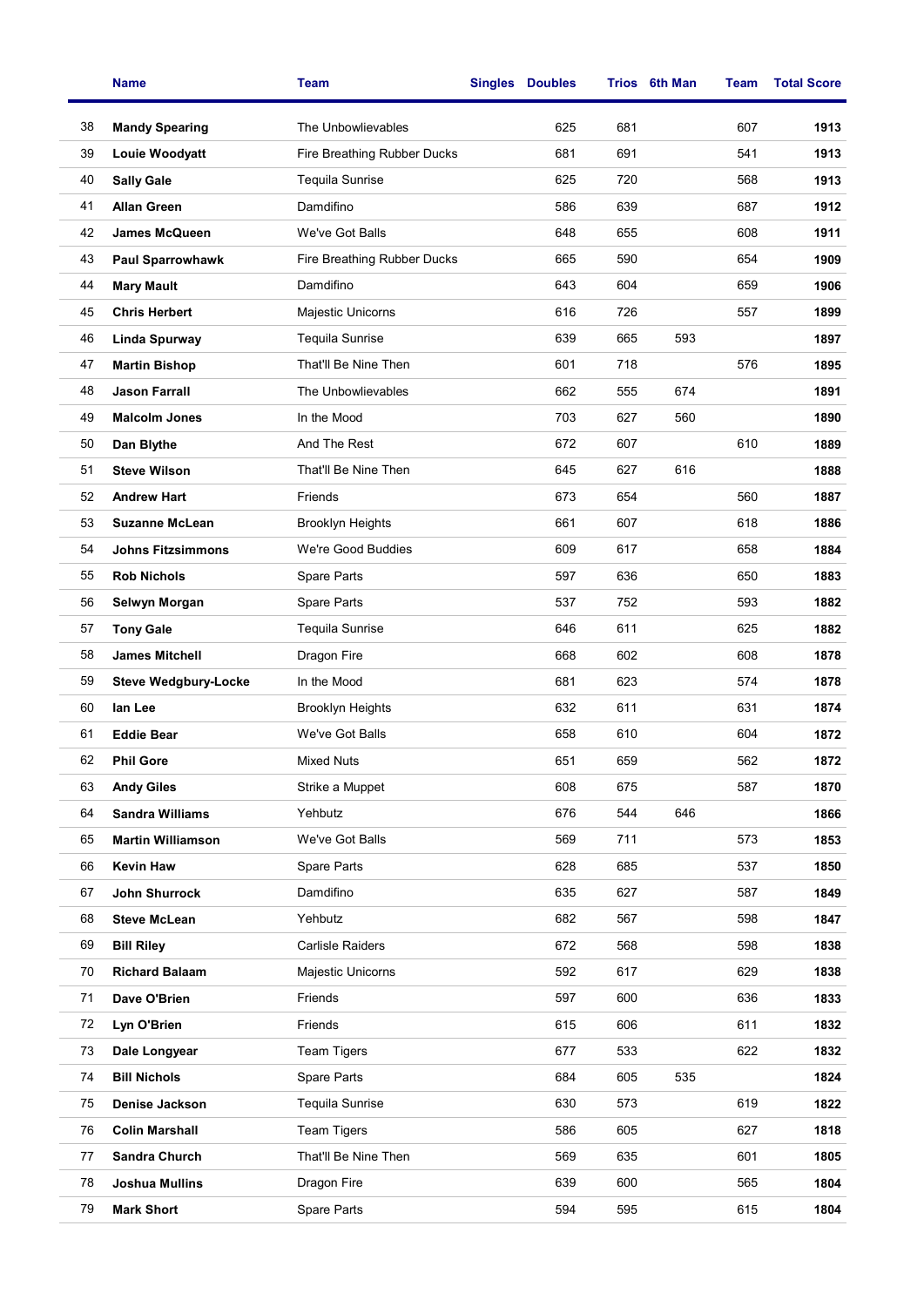|     | <b>Name</b>                 | <b>Team</b>                 | <b>Singles Doubles</b> |     | Trios 6th Man | Team | <b>Total Score</b> |
|-----|-----------------------------|-----------------------------|------------------------|-----|---------------|------|--------------------|
| 80  | <b>KT Finnigan</b>          | We're Good Buddies          | 619                    | 567 |               | 614  | 1800               |
| 81  | <b>Nicky Donowski</b>       | Majestic Unicorns           | 638                    | 607 | 554           |      | 1799               |
| 82  | Alex O'Brien                | <b>Brooklyn Heights</b>     | 589                    | 559 |               | 648  | 1796               |
| 83  | <b>Jamie McRonald</b>       | <b>Carlisle Raiders</b>     | 640                    | 558 | 596           |      | 1794               |
| 84  | <b>Totti Wedgbury-Locke</b> | The Fokkers                 | 619                    | 568 |               | 603  | 1790               |
| 85  | <b>Paul Williams</b>        | <b>Brooklyn Heights</b>     | 652                    | 552 | 583           |      | 1787               |
| 86  | <b>Roger Hurst</b>          | Damdifino                   | 607                    | 695 |               | 482  | 1784               |
| 87  | <b>Daniel Short</b>         | Spare Parts                 | 589                    | 618 |               | 576  | 1783               |
| 88  | <b>Wendy Simpson</b>        | And The Rest                | 656                    | 542 | 581           |      | 1779               |
| 89  | <b>Keith Bowen</b>          | And The Rest                | 569                    | 662 |               | 547  | 1778               |
| 90  | <b>Pete Boddison</b>        | The Fokkers                 | 576                    | 609 | 587           |      | 1772               |
| 91  | <b>Katie Haime</b>          | Tequila Sunrise             | 610                    | 552 |               | 605  | 1767               |
| 92  | <b>Colin Sowerbutts</b>     | <b>Brooklyn Heights</b>     | 539                    | 546 |               | 680  | 1765               |
| 93  | <b>Anne Waddington</b>      | The Unbowlievables          | 656                    | 540 |               | 565  | 1761               |
| 94  | <b>Ste Jones</b>            | Friends                     | 609                    | 549 |               | 601  | 1759               |
| 95  | <b>Mark Burgess</b>         | In the Mood                 | 608                    | 577 |               | 573  | 1758               |
| 96  | <b>Sean Davies</b>          | <b>Mixed Nuts</b>           | 630                    | 567 |               | 561  | 1758               |
| 97  | <b>Bob Wyatt</b>            | <b>Mixed Nuts</b>           | 554                    | 594 |               | 604  | 1752               |
| 98  | Jim Jacobs                  | <b>Team Wantz</b>           | 508                    | 603 | 634           |      | 1745               |
| 99  | <b>Mick Langley</b>         | <b>Team Tigers</b>          | 600                    | 514 |               | 631  | 1745               |
| 100 | <b>Jess Davidson</b>        | Majestic Unicorns           | 634                    | 539 |               | 571  | 1744               |
| 101 | <b>Hazel McQueen</b>        | We've Got Balls             | 506                    | 572 |               | 664  | 1742               |
| 102 | <b>Lloyd Cooper</b>         | The Unbowlievables          | 539                    | 614 |               | 589  | 1742               |
| 103 | Lynn Jones                  | Friends                     | 576                    | 573 | 578           |      | 1727               |
| 104 | Mike Hastings               | <b>Team Wantz</b>           | 533                    | 555 |               | 631  | 1719               |
| 105 | <b>Harriet Harmon</b>       | And The Rest                | 624                    | 542 |               | 548  | 1714               |
| 106 | <b>Brian Davies</b>         | <b>Mixed Nuts</b>           | 559                    | 608 |               | 543  | 1710               |
| 107 | <b>Sheila Hastings</b>      | Team Wantz                  | 516                    | 568 |               | 621  | 1705               |
| 108 | <b>Alan Smith</b>           | Yehbutz                     | 567                    | 531 |               | 601  | 1699               |
| 109 | <b>Ruth Molineaux</b>       | Yehbutz                     | 573                    | 552 |               | 570  | 1695               |
| 110 | <b>Simon Bartram</b>        | And The Rest                | 552                    | 570 |               | 570  | 1692               |
| 111 | Joan Willsmer               | Team Wantz                  | 530                    | 561 |               | 600  | 1691               |
| 112 | <b>Reginald Barnes</b>      | The Unbowlievables          | 635                    | 505 |               | 546  | 1686               |
| 113 | <b>Colin Laing</b>          | That'll Be Nine Then        | 585                    | 581 |               | 517  | 1683               |
| 114 | <b>Karen Chorlton</b>       | We're Good Buddies          | 568                    | 504 |               | 605  | 1677               |
| 115 | <b>Steve Crossland</b>      | <b>Carlisle Raiders</b>     | 505                    | 524 |               | 641  | 1670               |
| 116 | <b>Simon Whitehouse</b>     | The Fokkers                 | 530                    | 564 |               | 558  | 1652               |
| 117 | Alan Hourihan               | Dragon Fire                 | 557                    | 547 |               | 535  | 1639               |
| 118 | <b>Margaret Wyatt</b>       | <b>Mixed Nuts</b>           | 513                    | 572 | 545           |      | 1630               |
| 119 | <b>Mark Blake</b>           | <b>Team Tigers</b>          | 516                    | 582 | 529           |      | 1627               |
| 120 | <b>Chris Howland</b>        | Team Wantz                  | 537                    | 513 |               | 565  | 1615               |
| 121 | <b>Stephen Wells</b>        | Fire Breathing Rubber Ducks | 516                    | 583 | 510           |      | 1609               |